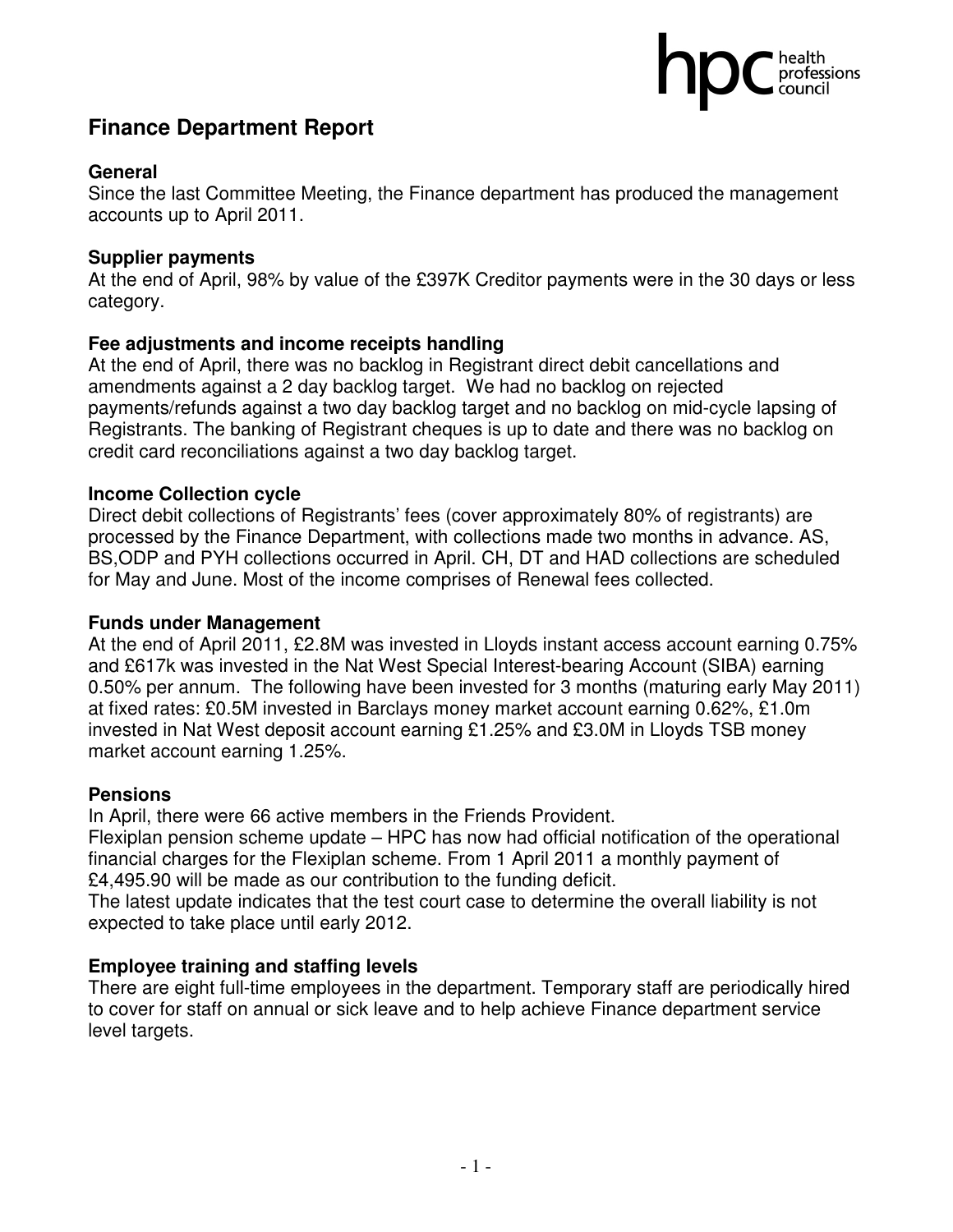

#### **Sage system support and development**

The finance team are working with TSG, our Sage service provider, to work through the details of the Sage accounting system enhancements. A new version of Sage is planned for later in the financial year together with PRS enhancements.

#### **Significant Financial Projects/Issues (next few months)**

- The purchase order product, PRS, has been reviewed by the finance team. It is planned to role out a new version of the product later this year at the same time as a new release of the Sage accounting system. PRS is a product of Sicon who are now a Sage business partner. This will improve compatibility between the accounting and purchase order systems.
- As part of the process, it is intended to visit another customer who is already using the new release of PRS to help identify the best use of new features.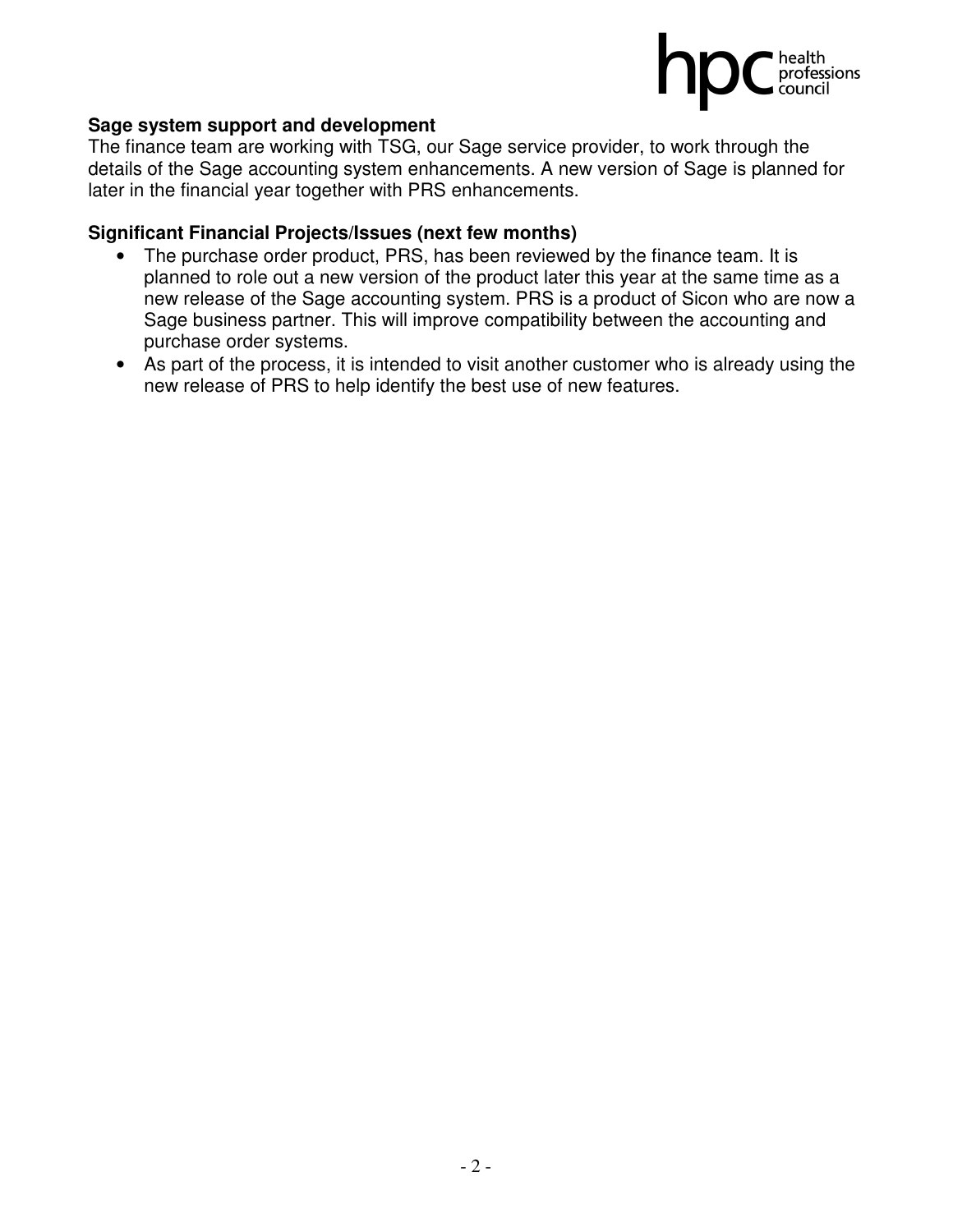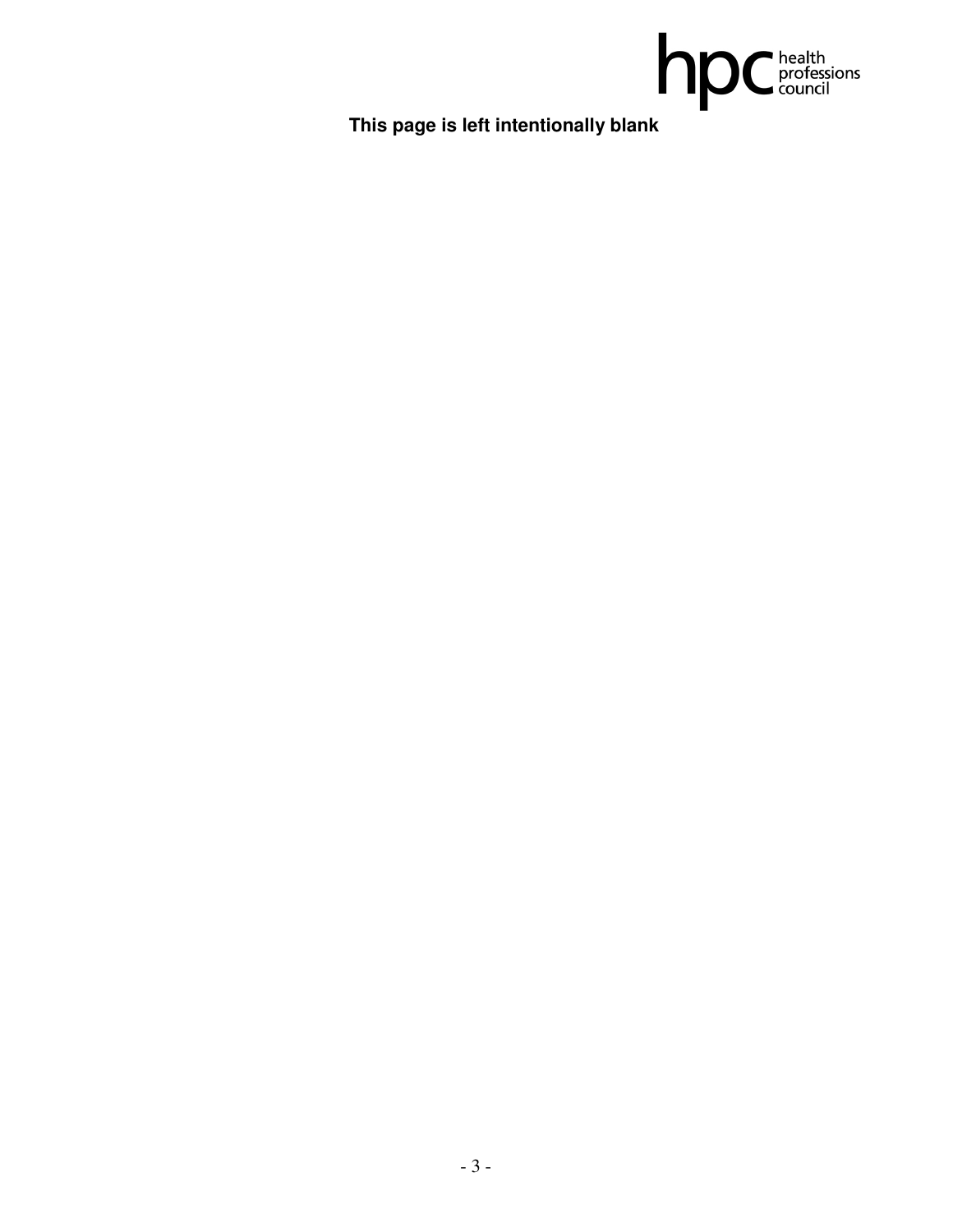

# Accounts to 30 April 2011<br>Income and Expenditure Account - By Activity <u>Note</u>

|                                    |               | <b>Year to Date</b> |                 |            |   |                         |
|------------------------------------|---------------|---------------------|-----------------|------------|---|-------------------------|
|                                    | <b>Actual</b> | <b>Budget</b>       | Variance        | Variance   |   | Annual<br><b>Budget</b> |
|                                    | £'000         | £'000               | £'000           | %          |   | £'000                   |
| <b>Income by Activity</b>          |               |                     |                 |            |   |                         |
| <b>Graduate Registration fees</b>  | 90            | 54                  | 36              | 66.7%      | A | 631                     |
| Readmission fees                   | 12            | 0                   | 12              | 0.0%       |   | 606                     |
| Renewal fees                       | 1,215         | 1,244               | (29)            | (2.3%)     |   | 14,966                  |
| International scrutiny fees        | 41            | 36                  | 5               | 13.9%      |   | 389                     |
| Grandparenting fees                | 3             | 12                  | (9)             | $(75.0\%)$ | B | 142                     |
| UK scrutiny fees                   | 24            | 19                  | 5               | 26.3%      |   | 475                     |
| <b>Registration Income</b>         | 1,385         | 1,365               | 20              | 1.5%       |   | 17,209                  |
| Cheque/credit card write offs      | 0             | O                   | 0               | 0.0%       |   |                         |
| <b>Total Income</b>                | 1,385         | 1,365               | 20              | 1.5%       |   | 17,212                  |
| <b>Expenditure by Activity</b>     |               |                     |                 |            |   |                         |
| Payroll                            | 460           | 484                 | 24              | 5.0%       |   | 5,839                   |
| Travel and subsistence             | 10            | 15                  | 5               | 33.3%      | C | 217                     |
| Council and committee expenses     | 12            | 17                  | 5               | 29.4%      | D | 352                     |
| Property services                  | 39            | 34                  | (5)             | (14.7%)    | E | 458                     |
| Office services                    | 45            | 84                  | 39              | 46.4%      | F | 1,158                   |
| Computer services                  | 76            | 102                 | 26              | 25.5%      |   | 1,352                   |
| Communications                     | 9             | 11                  | 2               | 18.2%      |   | 609                     |
| Partners                           | 236           | 194                 | (42)            | (21.6%)    | G | 2,684                   |
| Professional fees                  | 291           | 306                 | 15              | 4.9%       |   | 3,954                   |
| Projects                           | 3             | 6                   | 3               | 50.0%      |   | 163                     |
| Specific departmental costs        | 25            | 36                  | 11              | 30.6%      |   | 514                     |
| <b>Operating expenditure</b>       | 1,206         | 1,289               | $\overline{83}$ | 6.4%       |   | 17,300                  |
| <b>Operating Surplus/(Deficit)</b> | 179           | $\overline{76}$     | 103             |            |   | (88)                    |
| Costs relating to GSCC             | (6)           | $\overline{0}$      | (6)             |            |   | $\overline{0}$          |
| Investment income                  | 5             | 0                   | 5               |            |   | $\pmb{0}$               |
| Total surplus/(deficit)            | 178           | 76                  | 102             |            |   | (88)                    |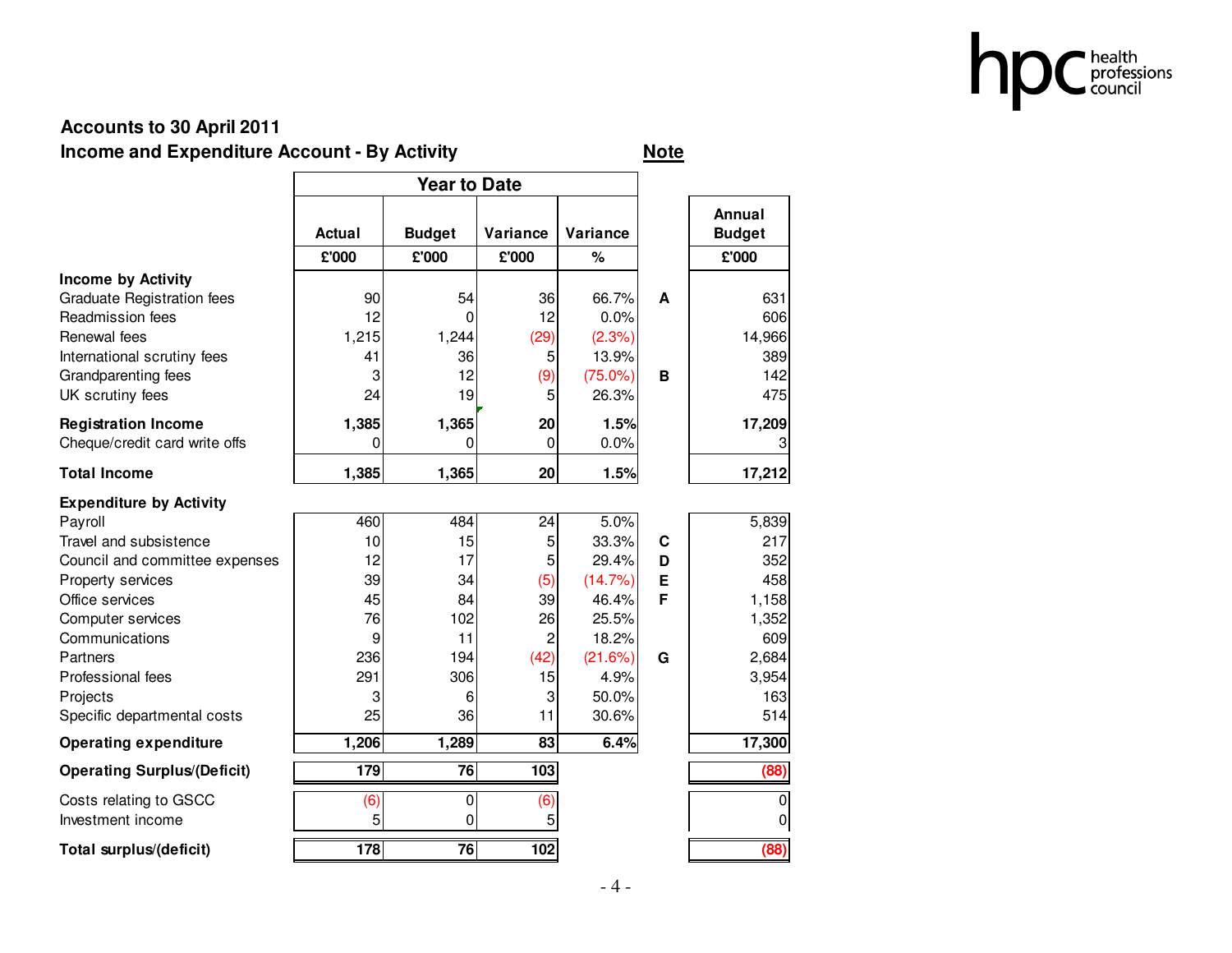

# **Notes to the Income and Expenditure Account - by Activity**

| <b>Note</b> | <b>Narrative</b>                                                                                                                         |
|-------------|------------------------------------------------------------------------------------------------------------------------------------------|
| A           | This showed a favourable variance of £36K due to a higher number of registrants taking the discounted<br>renewal fee.                    |
| B           | This showed an unfavourable variance of £9K due to a decrease in the number of registrants applying for via<br>the grandparenting route. |
| C           | This showed a favourable variance of £5K due to a phasing difference and is likely to reverse in future months.                          |
| D           | The favourable variance of £5K is due to the cancellation of the April F&R committee and is a saving in this<br>financial year.          |
| Е           | The unfavourable variance of £5K is mainly due to the phasing of an electrical test which took place in April.                           |
| F           | This showed a favourable variance of £39K mainly due to phasing differences on printing and stationery and<br>room hire.                 |
| G           | The unfavourable variance of £42K of mainly due to a phasing difference on panel costs.                                                  |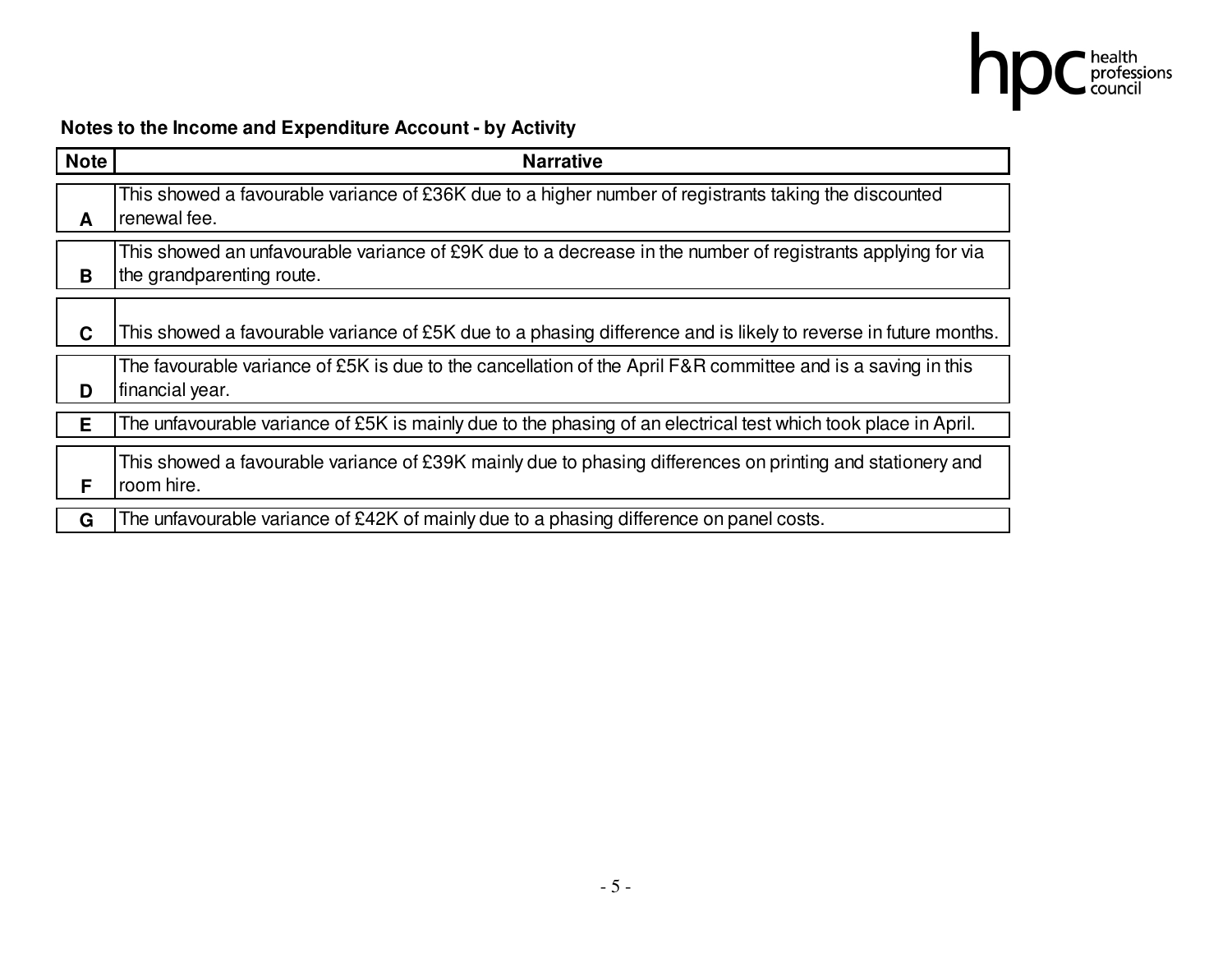

#### **Accounts to 30 April 2011Income and Expenditure Account - By Function Note**

|                                            |                |               |                | Annual       |                |               |
|--------------------------------------------|----------------|---------------|----------------|--------------|----------------|---------------|
|                                            | <b>Actual</b>  | <b>Budget</b> | Variance       | Variance     |                | <b>Budget</b> |
|                                            | £'000          | £'000         | £'000          | %            |                | £'000         |
| Income by Profession                       |                |               |                |              |                |               |
| Arts Therapists                            | 18             | 18            | 0              | 0.0%         |                | 220           |
| <b>Biomedical Scientists</b>               | 148<br>80      | 143<br>80     | 5<br>0         | 3.5%<br>0.0% |                | 1,800<br>992  |
| Chiropodists<br><b>Clinical Scientists</b> | 33             | 28            | 5              | 17.9%        |                | 354           |
| <b>Dietians</b>                            | 44             | 47            | (3)            | (6.4%)       |                | 586           |
| <b>Hearing Aid Dispensers</b>              | 10             | 10            | 0              | 0.0%         |                | 133           |
| Occupational Therapists                    | 208            | 201           | $\overline{7}$ | 3.5%         |                | 2,553         |
| <b>Operating Department Practitioners</b>  | 64             | 65            | (1)            | $(1.5\%)$    |                | 820           |
| Orthoptists                                | 8              | 8             | 0              | 0.0%         |                | 101           |
| Paramedics                                 | 104            | 101           | 3              | 3.0%         |                | 1,282         |
| Physiotherapists                           | 287            | 285           | $\overline{2}$ | 0.7%         |                | 3,570         |
| <b>Practitioner Psychologists</b>          | 113            | 123           | (10)           | $(8.1\%)$    |                | 1,471         |
| Prosthetists & Orthotists                  | 6              | 6             | 0              | 0.0%         |                | 70            |
| Radiographers                              | 171            | 168           | 3              | 1.8%         |                | 2,214         |
| Speech and Language Therapists             | 91             | 82            | 9              | 11.0%        |                | 1,043         |
| <b>Registration Income</b>                 | 1,385          | 1,365         | 20             | 1.5%         |                | 17,209        |
| Cheque/credit card write offs              | 0              | 0             | $\mathbf 0$    |              |                | 3             |
| <b>Total Income</b>                        | 1,385          | 1,365         | 20             | 1.5%         |                | 17,212        |
| <b>Expenditure by Function</b>             |                |               |                |              |                |               |
| Chair                                      | 2              | 6             | 4              | 66.7%        | 1              | 71            |
| <b>Chief Executive</b>                     | 23             | 27            | 4              | 14.8%        |                | 312           |
| Committee                                  | $\overline{c}$ | 5             | 3              | 60.0%        | $\overline{2}$ | 106           |
| Council                                    | 9              | 6             | (3)            | $(50.0\%)$   |                | 233           |
| Communications                             | 51             | 54            | 3              | 5.6%         |                | 1,096         |
| Depreciation                               | 42             | 46            | 4              | 8.7%         |                | 660           |
| Education                                  | 56<br>66       | 59<br>72      | 3<br>6         | 5.1%<br>8.3% |                | 785<br>919    |
| <b>Facilities Management</b><br>Finance    | 48             | 56            | 8              | 14.3%        | 3              | 654           |
| <b>Fitness to Practise</b>                 | 629            | 598           | (31)           | $(5.2\%)$    | 4              | 7,494         |
| Human Resources                            | 19             | 35            | 16             | 45.7%        | 5              | 447           |
| Human Resources Partners                   | 13             | 19            | 6              | 31.6%        |                | 405           |
| <b>IT Department</b>                       | 70             | 93            | 23             | 24.7%        | 6              | 1,152         |
| Major Projects                             | 2              | 4             | $\overline{c}$ | 50.0%        |                | 83            |
| <b>Operations Office</b>                   | 36             | 36            | 0              | 0.0%         |                | 445           |
|                                            |                |               |                |              |                |               |
| Policy                                     | 17             | 18            | 1              | 5.6%         |                | 285           |
| Registration                               | 108            | 135           | 27             | 20.0%        | 7              | 1,908         |
| Secretariat                                | 13             | 20            | 7              | 35.0%        | 8              | 245           |
| <b>Operating expenditure</b>               | 1,206          | 1,289         | 83             | 6.4%         |                | 17,300        |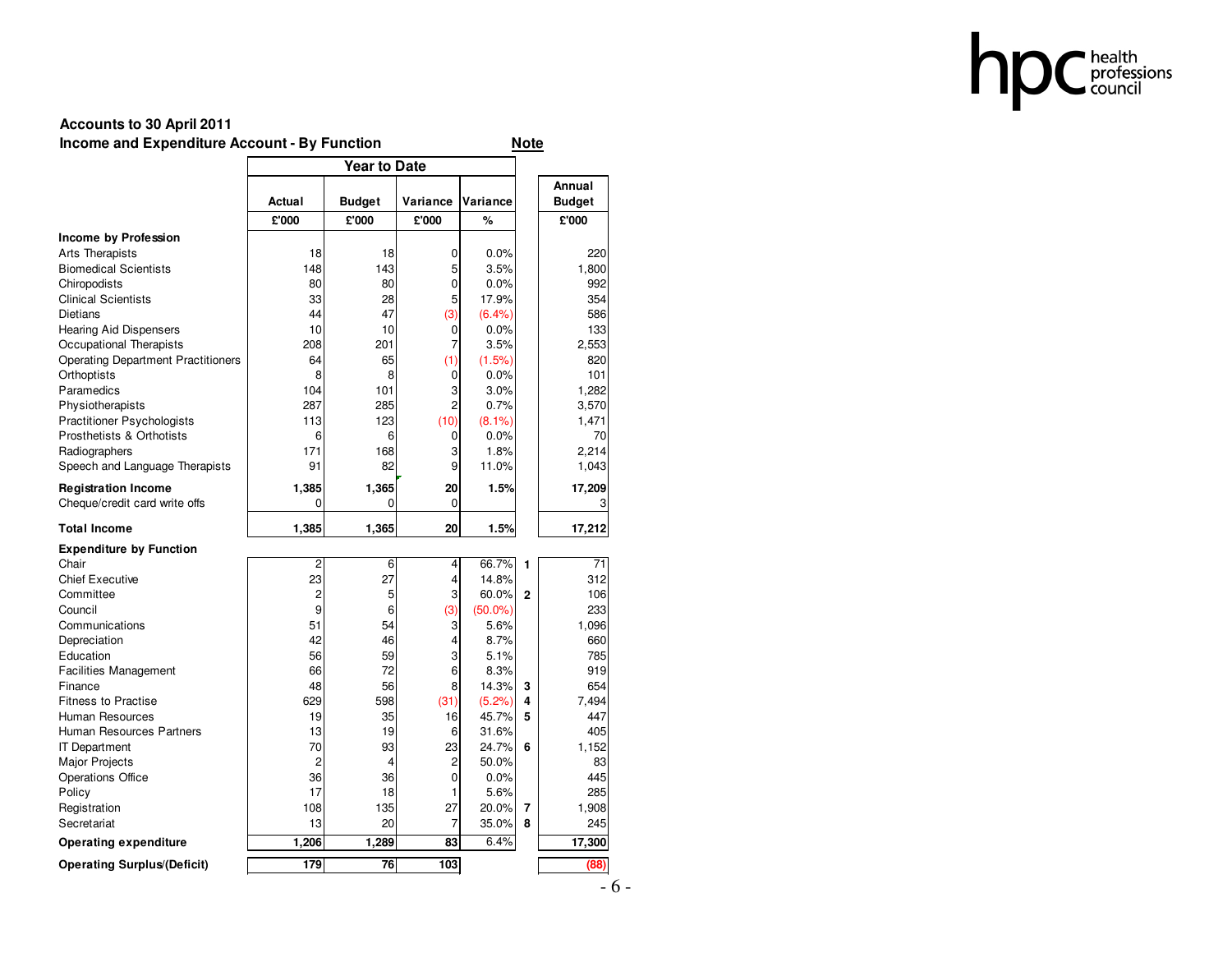

# **Notes to the Income and Expenditure Account - by Function**

| <b>Note</b>    | <b>Narrative</b>                                                                                                                                                                                              |
|----------------|---------------------------------------------------------------------------------------------------------------------------------------------------------------------------------------------------------------|
|                | The favourable variance of £4K is due to a phasing difference on fees and travel.                                                                                                                             |
| $\mathbf{2}$   | See note <b>D</b>                                                                                                                                                                                             |
| 3              | This showed a favourable variance of £8K mainly due to a phasing difference on pensions administration and internal<br>audit.                                                                                 |
| 4              | See note G                                                                                                                                                                                                    |
| $5\phantom{1}$ | The favourable variance of £16K was mainly due a phasing difference on recruitment of £8K and legal expenses of £3K.                                                                                          |
| 6              | This showed a favourable variance of £23K was mainly due to a phasing difference of £11K on internet services and<br>E7K on software support and maintenance.                                                 |
|                | The favourable variance of £27K was mainly due to a phasing difference of £17K on printing and stationery and £5K on<br>training.                                                                             |
| 8              | This showed a favourable variance of £7K mainly due a saving of £2K on printing and stationery due to the cancellation<br>of April's F&R meeting. There was also a phasing difference of £4K on legal advice. |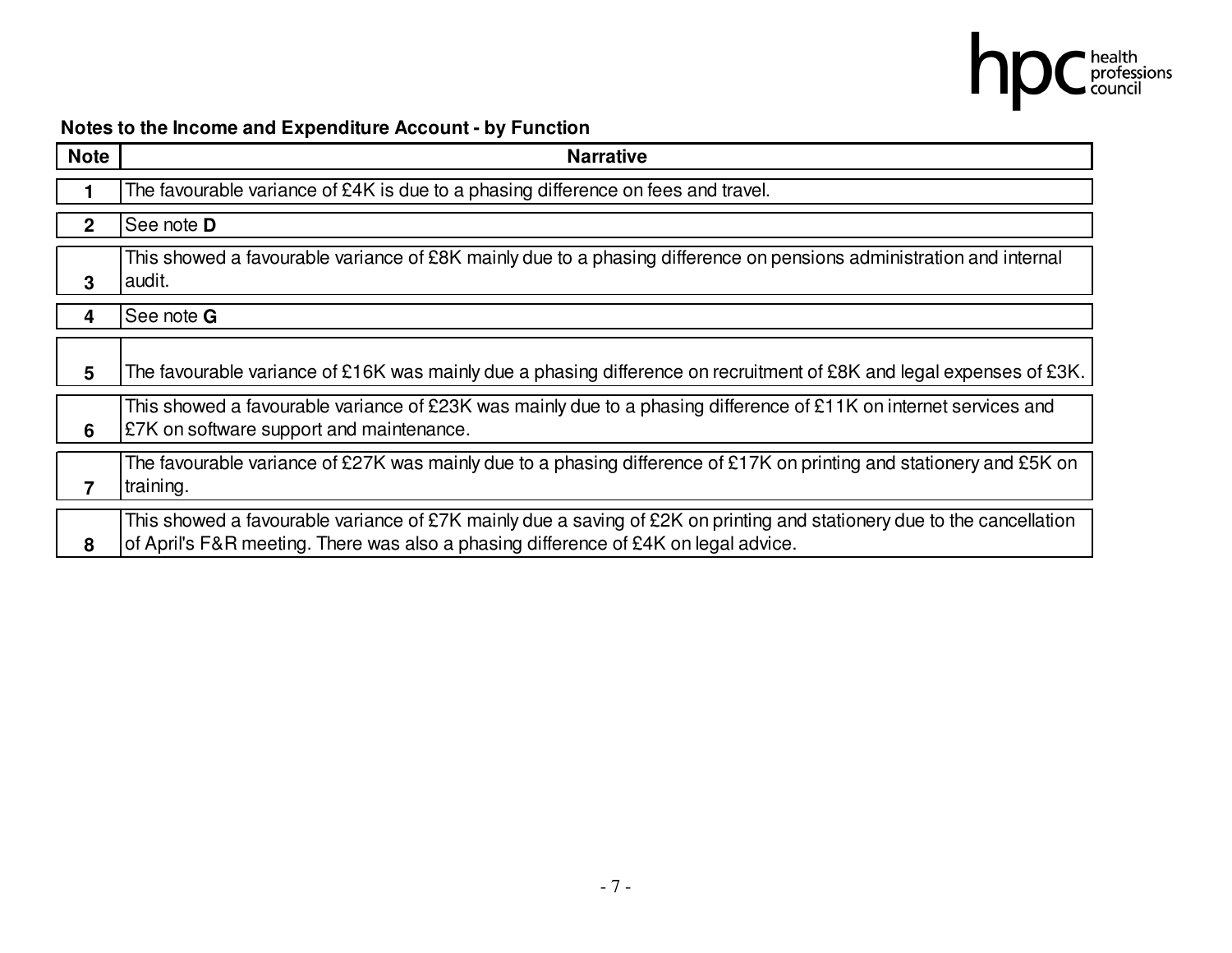|                                                                                                               |                                           |        |                                           | health<br>professions |  |  |
|---------------------------------------------------------------------------------------------------------------|-------------------------------------------|--------|-------------------------------------------|-----------------------|--|--|
| <b>Statement of Financial Position</b>                                                                        | 30 April 2011<br>£'000                    | £'000  | 31 March 2011<br>£'000<br>£'000           |                       |  |  |
| <b>Non-current Assets</b><br>Property, Plant & Machinery                                                      |                                           |        |                                           |                       |  |  |
| Land & buildings, at cost or valuation<br>Depreciation                                                        | 2,263<br>(3)                              |        | 2,263<br>0                                |                       |  |  |
| Computer Equipment, at cost<br>Depreciation                                                                   | 702                                       | 2,260  | 702                                       | 2,263                 |  |  |
| Office furniture and equipment, at cost                                                                       | (552)<br>469                              | 150    | (544)<br>469                              | 158                   |  |  |
| Depreciation                                                                                                  | (392)                                     | 77     | (390)                                     | 79                    |  |  |
| Intangible assets<br>Depreciation                                                                             | 3,803<br>(2, 435)                         |        | 3,786<br>(2, 404)                         |                       |  |  |
|                                                                                                               |                                           | 1,368  |                                           | 1,382                 |  |  |
| <b>Total Non-current Assets</b>                                                                               |                                           | 3,855  |                                           | 3,882                 |  |  |
| <b>Current assets</b><br>Other current assets<br>Financial assets<br>Cash & Cash Equivalents                  | 473<br>0<br>7,928<br>8,401                |        | 501<br>0<br>8,722<br>9,223                |                       |  |  |
| <b>Total assets</b>                                                                                           |                                           | 12,256 |                                           | 13,105                |  |  |
| <b>Current Liabilities</b><br>Trade and other payables<br><b>Other Liabilities</b><br>Deferred Income         | (397)<br>(1, 108)<br>(9,004)<br>(10, 509) |        | (503)<br>(1, 235)<br>(9,799)<br>(11, 537) |                       |  |  |
| <b>Total asset less liabilities</b>                                                                           |                                           | 1,747  |                                           | 1,568                 |  |  |
| General reserve<br>General fund b/fwd<br>(Deficit)/surplus for the year<br>Grant income<br>General fund c/fwd | 1,568<br>179<br>1,747                     |        | 940<br>628<br>1,568                       |                       |  |  |
| <b>Revaluation reserve</b><br>Reserve b/fwd<br>Movements in the year<br>Reserve c/fwd                         | $\pmb{0}$<br>$\pmb{0}$<br>$\mathbf 0$     | 1,747  | 4<br>(4)<br>0                             | 1,568                 |  |  |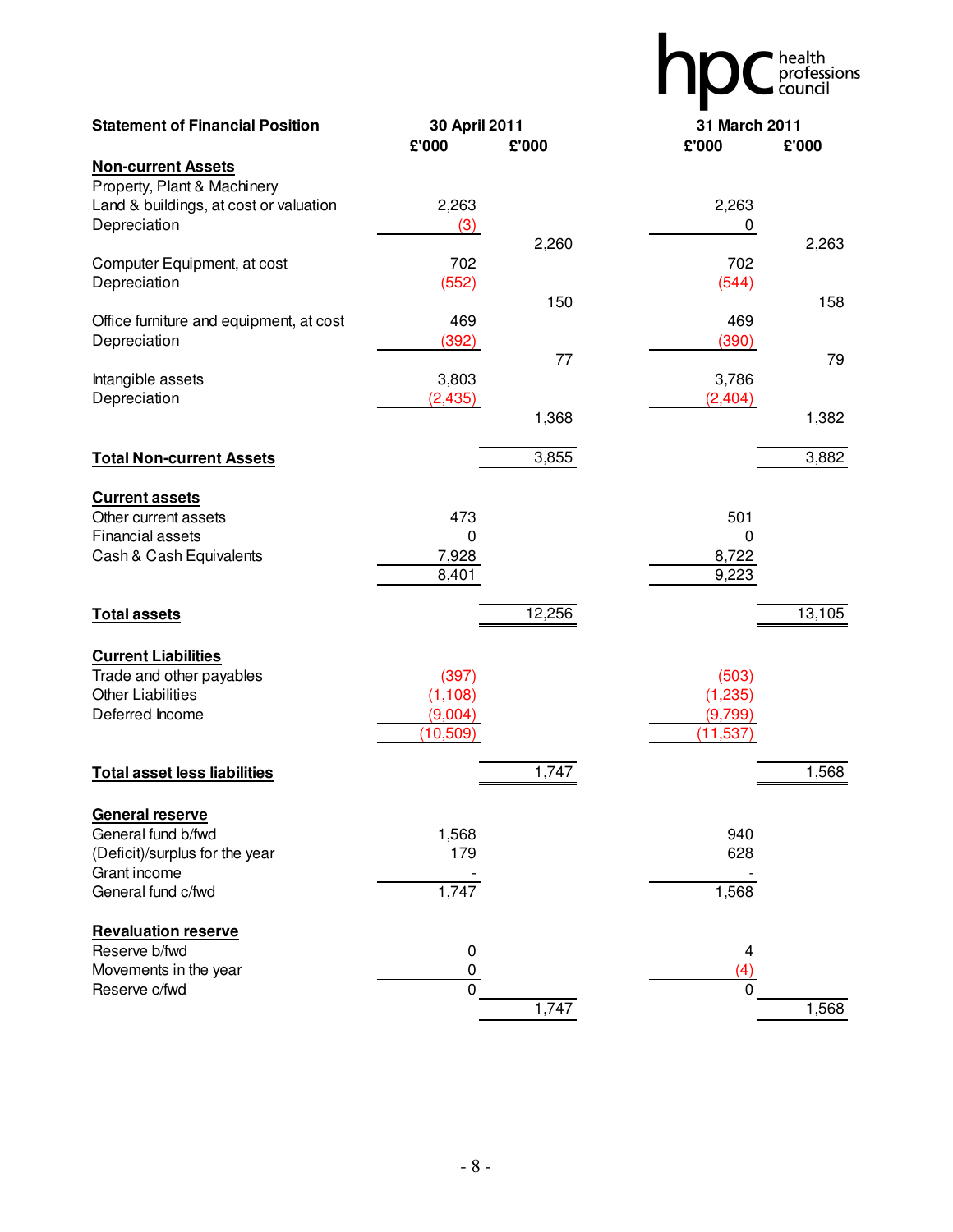

#### **Summary of Capital Expenditure**

#### **Property**

#### **Office Equipment**

#### **Small Projects**

#### **Major Projects**

#### **Total Capital Expenditure**

|             |                                                                                                                            |                                                                                                     |                                                                               | <b>Annual</b>  |
|-------------|----------------------------------------------------------------------------------------------------------------------------|-----------------------------------------------------------------------------------------------------|-------------------------------------------------------------------------------|----------------|
|             |                                                                                                                            |                                                                                                     |                                                                               | <b>Budget</b>  |
|             |                                                                                                                            |                                                                                                     |                                                                               | £'000          |
|             |                                                                                                                            |                                                                                                     |                                                                               |                |
| $\pmb{0}$   | 254                                                                                                                        | 254                                                                                                 |                                                                               | 1,610          |
| $\pmb{0}$   | 0                                                                                                                          | 0                                                                                                   |                                                                               | 50             |
|             |                                                                                                                            |                                                                                                     |                                                                               | 1,660          |
|             |                                                                                                                            |                                                                                                     |                                                                               |                |
| $\pmb{0}$   | $\mathbf 0$                                                                                                                | $\mathbf 0$                                                                                         |                                                                               |                |
|             |                                                                                                                            |                                                                                                     |                                                                               |                |
|             |                                                                                                                            |                                                                                                     |                                                                               | $\mathbf 0$    |
|             |                                                                                                                            |                                                                                                     |                                                                               |                |
|             |                                                                                                                            |                                                                                                     |                                                                               | 10             |
|             |                                                                                                                            |                                                                                                     |                                                                               | 6              |
| $\mathbf 0$ | 0                                                                                                                          | 0                                                                                                   |                                                                               | 10             |
| 0           | 0                                                                                                                          | 0                                                                                                   |                                                                               | $\overline{c}$ |
| $\mathbf 0$ | $\mathbf 0$                                                                                                                | 0                                                                                                   |                                                                               | $\overline{c}$ |
| $\mathbf 0$ | $\mathbf 0$                                                                                                                | $\mathbf 0$                                                                                         |                                                                               | 30             |
|             |                                                                                                                            |                                                                                                     |                                                                               |                |
|             |                                                                                                                            |                                                                                                     |                                                                               | 5              |
|             |                                                                                                                            |                                                                                                     |                                                                               |                |
| 16          | 13                                                                                                                         |                                                                                                     |                                                                               | 249            |
| $\mathbf 0$ | $\mathbf 0$                                                                                                                | $\mathbf 0$                                                                                         |                                                                               | 26             |
| $\mathbf 0$ | 11                                                                                                                         | 11                                                                                                  |                                                                               | 137            |
| $\mathbf 0$ | 0                                                                                                                          | 0                                                                                                   |                                                                               | 152            |
| $\mathbf 0$ | 0                                                                                                                          | 0                                                                                                   |                                                                               | 17             |
|             |                                                                                                                            |                                                                                                     |                                                                               | 581            |
| 16          | 278                                                                                                                        | 262                                                                                                 |                                                                               | 2,276          |
|             | <b>YTD</b><br><b>Actual</b><br>£'000<br>$\mathbf 0$<br>$\mathbf 0$<br>$\mathbf 0$<br>$\mathbf 0$<br>$\boldsymbol{0}$<br>16 | <b>YTD</b><br><b>Budget</b><br>£'000<br>254<br>$\mathbf 0$<br>$\mathbf 0$<br>0<br>$\mathbf 0$<br>24 | <b>YTD</b><br>Variance<br>£'000<br>254<br>$\bf{0}$<br>0<br>0<br>0<br>(3)<br>8 |                |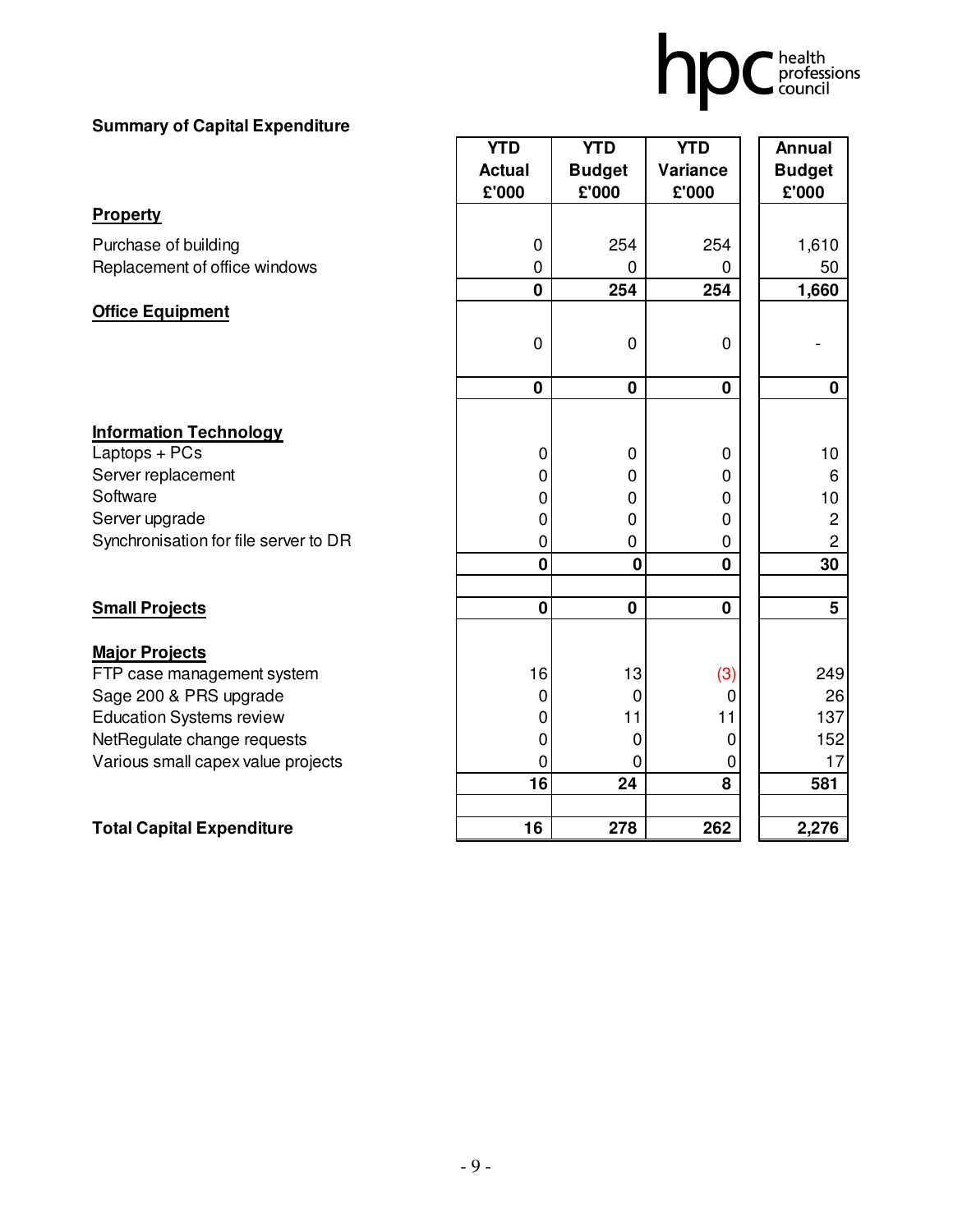# **hpC** professions

### **HEALTH PROFESSIONS COUNCIL**

### **Cash Flow Statement From 1 April 2011 - 30 April 2011**

|                                                                 | £'000 |
|-----------------------------------------------------------------|-------|
| Surplus /(deficit) over expenditure                             | 180   |
| Costs incurred in relation to GSCC                              | (6)   |
| Depreciation charge for the year of tangible fixed assets       | 42    |
| (Increase)/decrease in debtors & prepayments                    | 28    |
| Increase/(decrease) in creditors (CGT and VAT Tax not included) | (232) |
| Increase /(decrease) in deferred income                         | (795) |
| Net cash In/(out)flow from operating activities                 | (783) |
| Return on investments and servicing of finance                  |       |
| Investment Income (Excluding realised gains & losses)           | 5     |
| <b>Taxation</b>                                                 |       |
| <b>Capital expenditure and financial investments</b>            |       |
| Purchase of tangible assets                                     | (16)  |
| Disposal of tangible assets                                     |       |
| <b>Financing</b>                                                |       |
| Income from DOH                                                 | 0     |
| Increase/(decrease) in Cash                                     | (794) |
|                                                                 |       |
| Cash at 31 March 2011                                           | 8,722 |
| Cash at 30 April 2011                                           | 7,928 |
| <b>Cash Movement</b>                                            | (794) |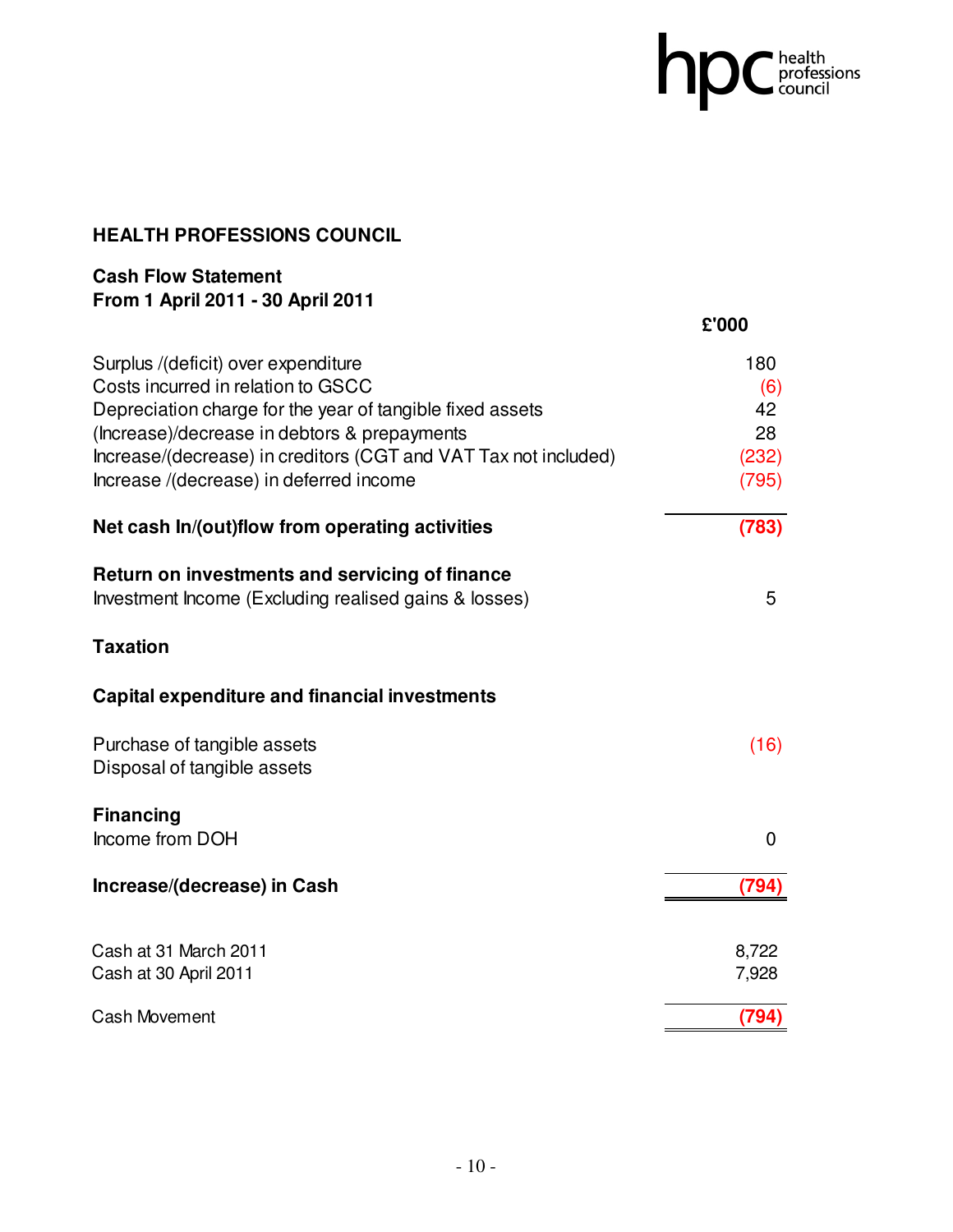

#### **Consolidated Cash Flow: April 2011 to March 2012**

|                                    | <b>APRIL</b> | MAY         | <b>JUNE</b> | <b>JULY</b> | <b>AUGUST</b> | <b>SEPT</b>  | OCT         | <b>NOV</b>  | <b>DEC</b>  | <b>JAN</b>   | <b>FEB</b>  | <b>MAR</b>  |
|------------------------------------|--------------|-------------|-------------|-------------|---------------|--------------|-------------|-------------|-------------|--------------|-------------|-------------|
| <b>Opening Balance 1st</b>         | 8,722        |             |             |             |               |              |             |             |             |              |             |             |
| Receipts                           |              |             |             |             |               |              |             |             |             |              |             |             |
|                                    |              |             |             |             |               |              |             |             |             |              |             |             |
| Registration Income                | 1,386        |             |             |             |               |              |             |             |             |              |             |             |
| Investment Income                  | 5            |             |             |             |               |              |             |             |             |              |             |             |
| Deferred Income Movements          | (796)        |             |             |             |               |              |             |             |             |              |             |             |
| <b>Bank Loan</b>                   | $\mathsf 0$  |             |             |             |               |              |             |             |             |              |             |             |
| Miscellaneous Income               | 0            |             |             |             |               |              |             |             |             |              |             |             |
| <b>Total Cash Receipts</b>         | 595          | $\mathbf 0$ | $\mathbf 0$ | $\mathbf 0$ | $\pmb{0}$     | $\mathsf 0$  | $\mathbf 0$ | 0           | $\mathsf 0$ | $\mathsf{O}$ | $\mathbf 0$ | $\mathbf 0$ |
| Payments                           |              |             |             |             |               |              |             |             |             |              |             |             |
| Operational                        |              |             |             |             |               |              |             |             |             |              |             |             |
| Expenditure                        | 1,163        |             |             |             |               |              |             |             |             |              |             |             |
| Depreciation                       | (42)         |             |             |             |               |              |             |             |             |              |             |             |
| Aged Cred / Accrual Movements      | 280          |             |             |             |               |              |             |             |             |              |             |             |
| Debtor Movements                   | (28)         |             |             |             |               |              |             |             |             |              |             |             |
| Payments to Creditors              | 1,373        | $\mathbf 0$ | $\mathbf 0$ | $\mathsf 0$ | $\mathsf 0$   | $\mathbf 0$  | $\mathsf 0$ | $\mathbf 0$ | $\mathsf 0$ | $\mathsf{O}$ | $\mathbf 0$ | $\mathbf 0$ |
| Exceptional                        |              |             |             |             |               |              |             |             |             |              |             |             |
| Capital Expenditure                | 16           |             |             |             |               |              |             |             |             |              |             |             |
| Capital Write-off                  | $\pmb{0}$    |             |             |             |               |              |             |             |             |              |             |             |
| <b>Investment Purchases</b>        | 0            |             |             |             |               |              |             |             |             |              |             |             |
| Loan Repayments                    | 0            |             |             |             |               |              |             |             |             |              |             |             |
| DOH Income                         | 0            |             |             |             |               |              |             |             |             |              |             |             |
| Taxation                           | 0            |             |             |             |               |              |             |             |             |              |             |             |
| <b>Total Payments</b>              | 16           | $\mathbf 0$ | $\mathbf 0$ | $\mathsf 0$ | $\pmb{0}$     | $\mathsf 0$  | $\mathbf 0$ | 0           | $\mathsf 0$ | 0            | $\mathsf 0$ | $\mathbf 0$ |
|                                    |              |             |             |             |               |              |             |             |             |              |             |             |
| <b>Closing Balance</b>             | 7,928        | $\mathbf 0$ | 0           | 0           | 0             | $\mathbf{0}$ | 0           | 0           | $\mathbf 0$ | 0            | 0           | 0           |
| <b>Budgeted Closing Balance **</b> | 7,468        | 6,639       | 5,729       | 6,041       | 5,970         | 7,334        | 8,192       | 7,257       | 6,366       | 4,231        | 3,763       | 6,166       |
| Difference                         | 460          |             |             |             |               |              |             |             |             |              |             |             |

Deferred Income Movements - () Some income from deferred income and cash has already been received. If positive, cash received in advance and not recognised as income in current month.Depreciation - Cash paid for fixed assets incurred in previous months make depreciation a non cash item, so is taken off the current month expenditure.

Aged Creditor Movements - () Denotes an increase in aged creditors from the previous month and is taken off the current month expenditure as they haven't been paid. Vice versa for a positive figure.

Debtor Movements - If positive, debtors/prepayments have been paid without all being recognised in the I & E Account, so must be added to the expenditure for the month, Vice versa for a negative figure. \*\* Budgeted Closing balance has been adjusted to include £2.26m from the sale of investment porfolio.